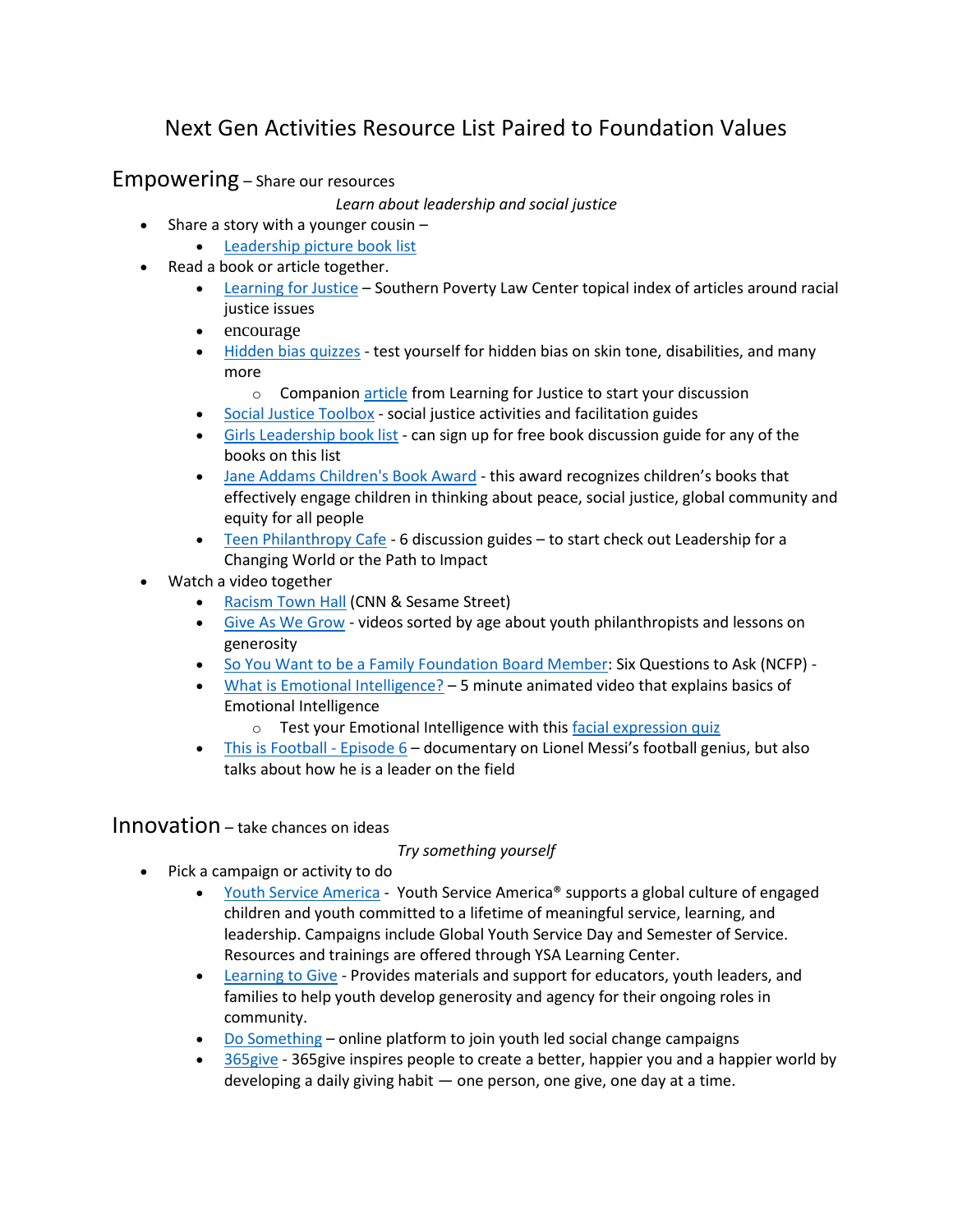- [GenerationOn](https://generationon.org/) generationOn provides programs, tools, and resources to engage kids and teens in service and volunteering.
- [Project Giving Kids](https://www.projectgivingkids.org/) teaches empathy and social responsibility to young people through high-quality, age-appropriate volunteer activities with nonprofit partners across the country.

## Family/Community – relationship matters

*Discover more about your family and community*

- Interview a family member that doesn't live in your house
	- [How to interview a relative guide](http://www.readwritethink.org/files/resources/lesson_images/lesson805/interview.pdf)
	- [Sample questions for interviewing a family member](https://rulethisroost.com/65-interview-questions-ask-parents/)
- Interview a leader of your choice
	- Here's a [link](http://www.readwritethink.org/files/resources/printouts/PossibleinterviewQ.pdf) to give you some starter questions, but make sure to add in your own especially around about what makes them a leader and what it means to them
- Make a new friend
	- [E-buddies](https://www.bestbuddies.org/what-we-do/ebuddies/) connects you with an online developmentally or intellectually disabled individual (this would be ongoing)
	- [Penpal World](https://www.penpalworld.com/) create a free profile and self-select a potential pen pal from profiles (parent supervision required and this would be an ongoing activity)
- Take a personality quiz and share the results
	- [National Geographic personality quizzes](https://kids.nationalgeographic.com/games/personality-quizzes) Discover which cute animal, Greek god, ice cream flavor, and explorer you are—and more!
		- [Discussion Guide](https://longbrakefamilyfoundation.sharepoint.com/:w:/s/TLFFSharedFiles/EbhFL0n71nJNnM3VmXE4V14Bnr7bvD796uUbk-MCg1auyA?e=KKB1sU)
- Research the stories behind your cousins' names

### Christianity – not about us

### *Help others and deepen your mindfulness*

- Help others by watching videos or playing games
	- [UNICEF's K](https://www.unicefkidpower.org/)id Power By playing our Kid Power Up videos, kids unlock critical support (therapeutic food packets, family meals, medical supplies and more) that UNICEF distributes to children in our global and local communities.
	- [UN World Food Programme -](http://www.freerice.com/) Free Rice Game answer questions (various categories and difficulty levels) and for each correct answer funds equivalent to the purchase of 5 grains of rice is donated UN World Food Programme (can sign in and create a group and track how others in group are doing)
	- [Games for Change](http://www.gamesforchange.org/) organization facilitates the creation and distribution of social impact games
	- [IBM's World Community Grid](http://www.worldcommunitygrid.org/) sign up your computer to donate the idle cycles of its CPU to scientific research
- Guided mediation
	- [MyLife Meditation](https://my.life/) (phone app) kid picks an emoji of how they are feeling and are given a guided mediation based on it
	- [Insight Timer](https://insighttimer.com/meditation-topics/kids-meditation)  thousands of meditations sorted by topic, the link takes you to kids meditations – try checking out one centered around gratitude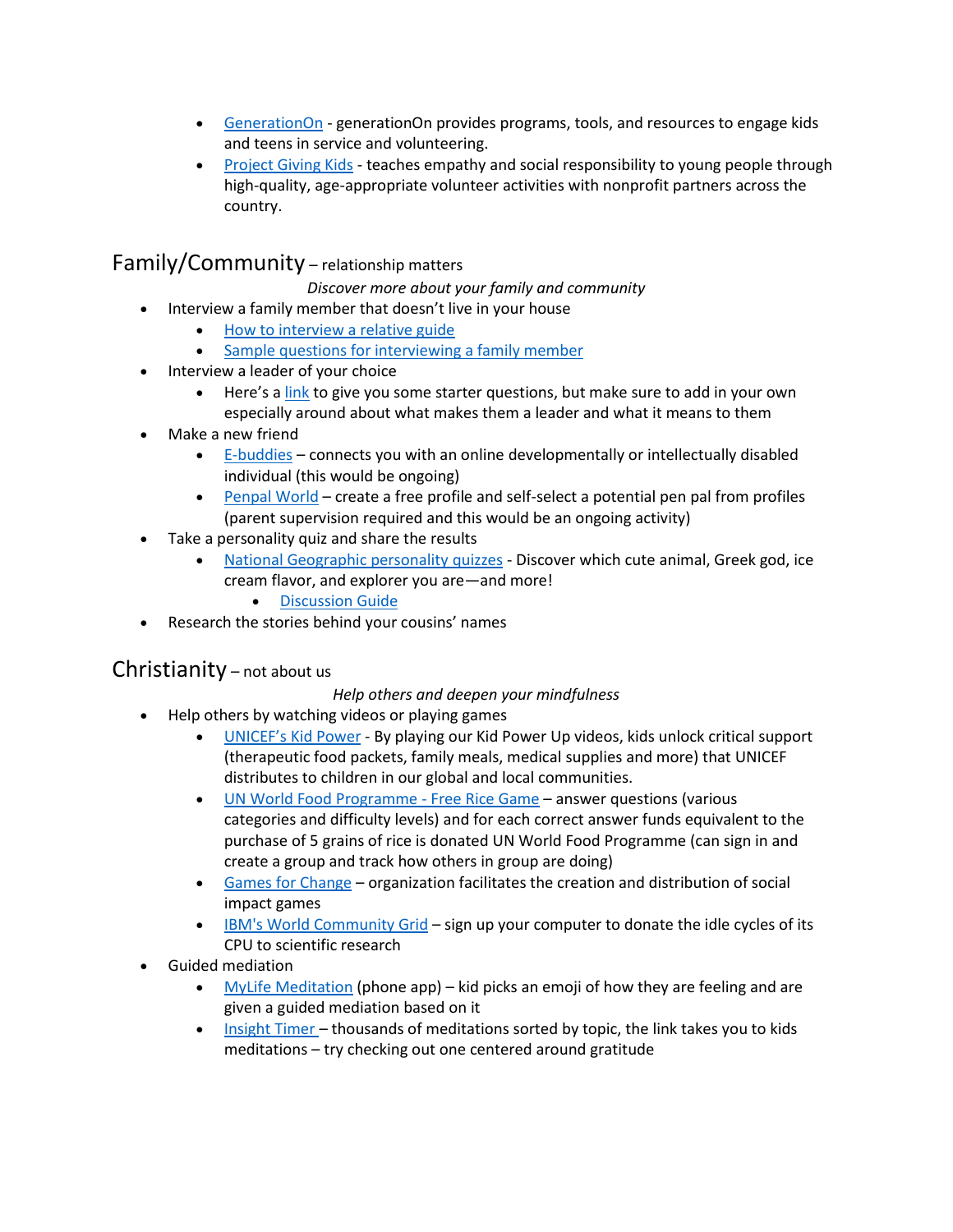### Stewardship – give thoughtfully

#### *Give thoughtfully*

- Birthday Donation
- Nonprofit Amazon charity wishlist purchase (If interested in this one, please give Dorothy significant lead time)
- Learn about Foundation's investments with Investment Advisor

### Joy – more than obligation

#### *Have fun together*

- Scavenger Hunt
- Family virtual game night
- Family Talent show or magic show
- Watch a film together
	- [The Ultimate Gift](https://www.amazon.com/Ultimate-Gift-Abigail-Breslin/dp/B079RY4NYD/ref=sr_1_1?crid=2QUV1VIIGN4I8&dchild=1&keywords=the+ultimate+gift&qid=1615541450&s=instant-video&sprefix=the+ultimate+gif%2Cinstant-video%2C841&sr=1-1) full length film based on story by Jim Stovall explores the relationship between wealth and happiness
	- Ask movie lovers in family for other ideas

# Under 5 Buddy activity ideas

- Messenger calls these don't have to be long or structured
- Short video
	- o Share a joke, knock knock jokes seemed to delight this age group
	- $\circ$  Introduce your BB to the people and pets in your home, encourage them to send one back to you
	- $\circ$  Ask your NGB some questions (e.g. activity they like, friend's name). Write down the answers and check up on those things the next time you talk with your NGB
- A video telling a knock knock joke, introducing a family pet or sharing something that they can watch over and over again, ask a question at the end and encourage them to send you a video clip back
- Send snail mail getting mail with their name on it is a big deal at these ages if you want to do a bit more think about including:
	- $\circ$  A coloring page that you started and ask for their help finishing
	- o Something to keep and something to share (i.e. one sheet of stickers for buddy and one for them to share with a sibling or friend)
	- $\circ$  Postcard puzzle ( cut up a post card into  $4-6$  pieces or write a message on multiple cards that they have to put together to see the whole thing)
	- o Scavenger hunt list or other suggested activity
- [Wonder together](https://www.wonderopolis.org/) Do dragonflies breath fire? Why are they called "ears" of corn? Why are there so many different shapes of pasta? You can find the answers to these and many more here.
- Encourage kindness habits to self, others, and earth
- Read a book via video call or check out [Caribu app](https://caribu.com/)
	- o [Leadership picture book list](https://seattle.bibliocommons.com/list/share/76517066_ekqlibrary/1831759509_kids_as_leaders?fbclid=IwAR1pf5xFEr4jnEL-IB5_9AO9-it1r3BPzHgMGf5FXufE9VHlvvI_1tDfhQo)